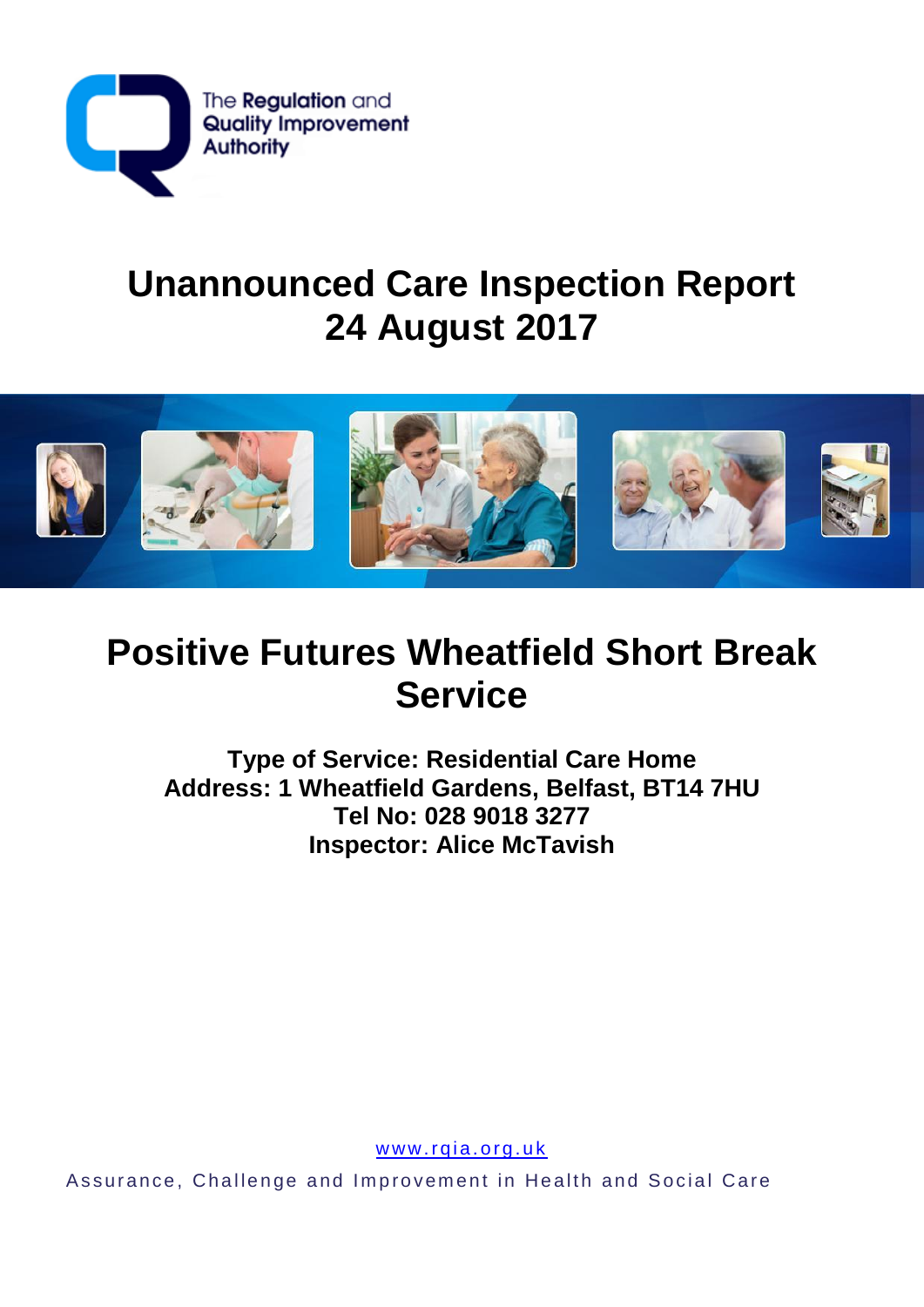It should be noted that this inspection report should not be regarded as a comprehensive review of all strengths and areas for improvement that exist in the service. The findings reported on are those which came to the attention of RQIA during the course of this inspection. The findings contained within this report do not exempt the service from their responsibility for maintaining compliance with legislation, standards and best practice.

#### **1.0 What we look for**



#### **2.0 Profile of service**

This is a residential care home with 5 beds that provides short respite breaks for adults who have a learning disability.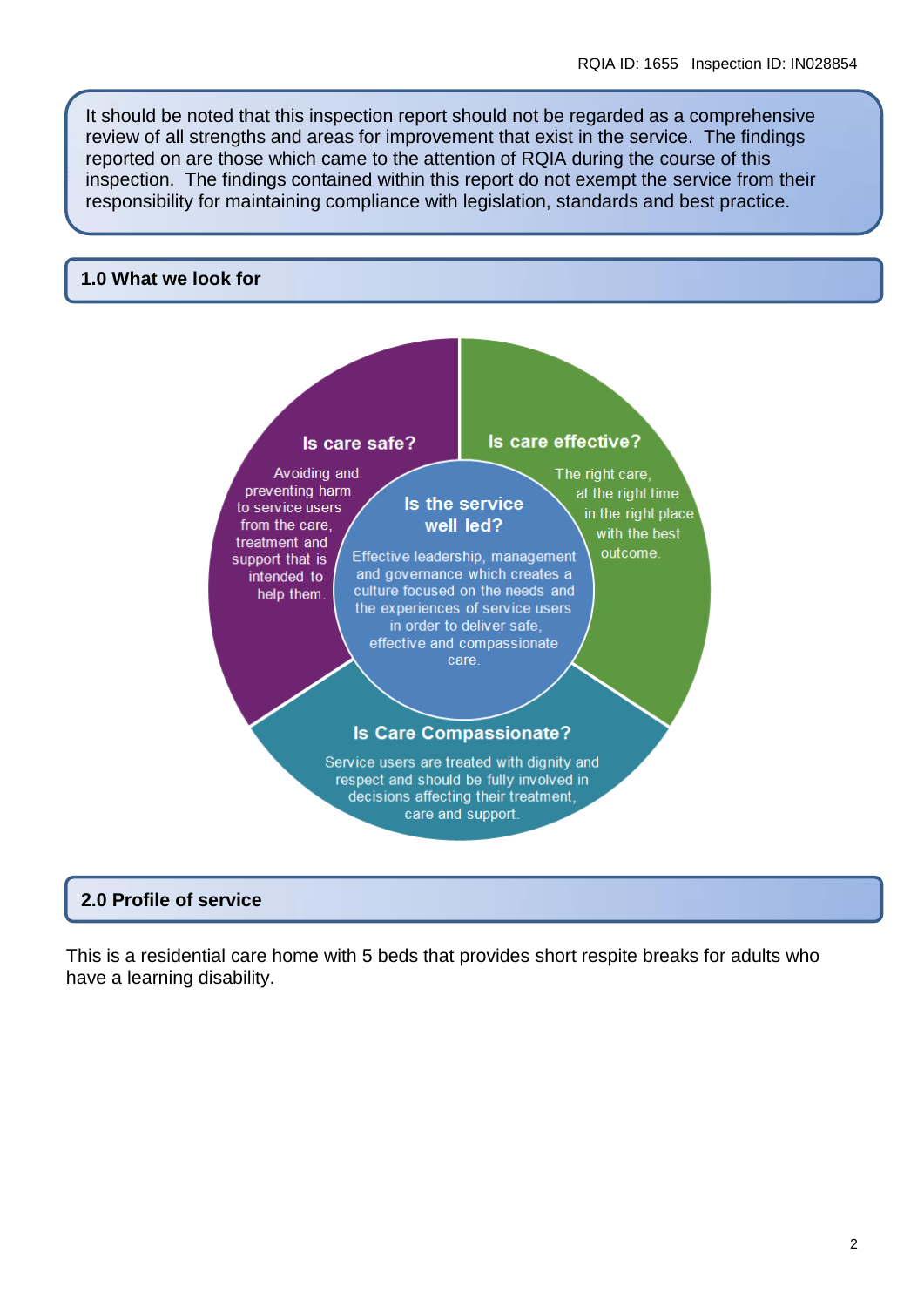## **3.0 Service details**

| <b>Organisation/Registered Provider:</b><br><b>Positive Futures</b><br><b>Responsible Individual:</b><br>Agnus Lunny                     | <b>Registered Manager:</b><br><b>Bernice Kelly</b> |
|------------------------------------------------------------------------------------------------------------------------------------------|----------------------------------------------------|
| Person in charge at the time of inspection:<br><b>Bernice Kelly</b>                                                                      | Date manager registered:<br>1 April 2005           |
| <b>Categories of care:</b><br><b>Residential Care (RC)</b><br>LD - Learning Disability<br>LD $(E)$ – Learning disability – over 65 years | <b>Number of registered places:</b><br>5           |

### **4.0 Inspection summary**

An unannounced care inspection took place on 24 August 2017 from 09.45 to 13.00.

This inspection was underpinned by The Residential Care Homes Regulations (Northern Ireland) 2005 and the DHSSPS Residential Care Homes Minimum Standards, August 2011.

The inspection assessed progress with any areas for improvement identified since the last care inspection and sought to determine if the home was delivering safe, effective and compassionate care and if the service was well led.

Evidence of good practice was found in relation to staff recruitment, induction, training, supervision and appraisal, the culture and ethos of the home, person centred care and to governance arrangements in the home.

No areas for improvement were identified.

The findings of this report will provide the home with the necessary information to assist them to fulfil their responsibilities, enhance practice and resident experience.

| 4.1 Inspection outcome |  |
|------------------------|--|
|                        |  |

|                                       | <b>Requlations</b> | <b>Standards</b> |
|---------------------------------------|--------------------|------------------|
| Total number of areas for improvement |                    |                  |

This inspection resulted in no areas for improvement being identified. Findings of the inspection were discussed with Bernice Kelly, registered manager, as part of the inspection process and can be found in the main body of the report.

Enforcement action did not result from the findings of this inspection.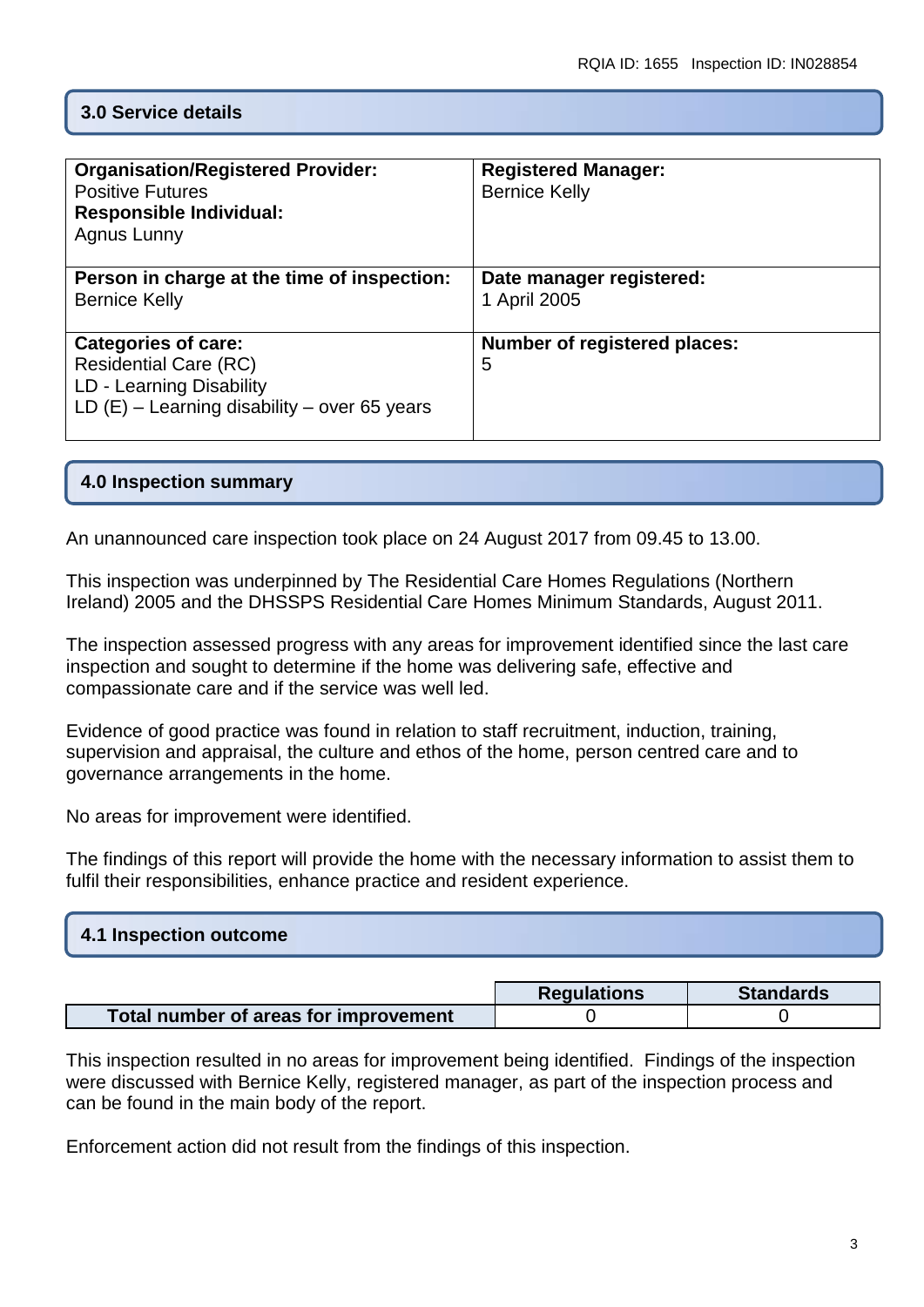## **4.2 Action/enforcement taken following the most recent care inspection**

No further actions were required to be taken following the most recent inspection on 23 and 24 February 2017.

## **5.0 How we inspect**

Prior to the inspection a range of information relevant to the service was reviewed. This included the following records: the previous inspection report and notifiable events.

During the inspection the inspector met with four staff and the registered manager. No visiting professionals and no residents' visitors/representatives were present.

A total of 15 questionnaires were provided for distribution to residents, their representatives and staff for completion and return to RQIA. Three questionnaires were returned within the requested timescale.

The following records were examined during the inspection:

- Staff duty rota
- Induction programme for new staff
- Staff supervision and annual appraisal schedules
- Sample of competency and capability assessments
- Staff training schedule/records
- Checklist for staff recruitment
- Care files of two residents
- The home's Statement of Purpose and Residents' Guide
- Minutes of recent staff meetings
- Complaints and compliments records
- Equipment maintenance records
- Accident/incident/notifiable events register
- Monthly monitoring report
- Fire safety risk assessment
- Fire drill records
- Maintenance of fire-fighting equipment, alarm system, emergency lighting, fire doors, etc.
- Individual written agreement
- Programme of activities
- Policies and procedures manual

The findings of the inspection were provided to the person in charge at the conclusion of the inspection.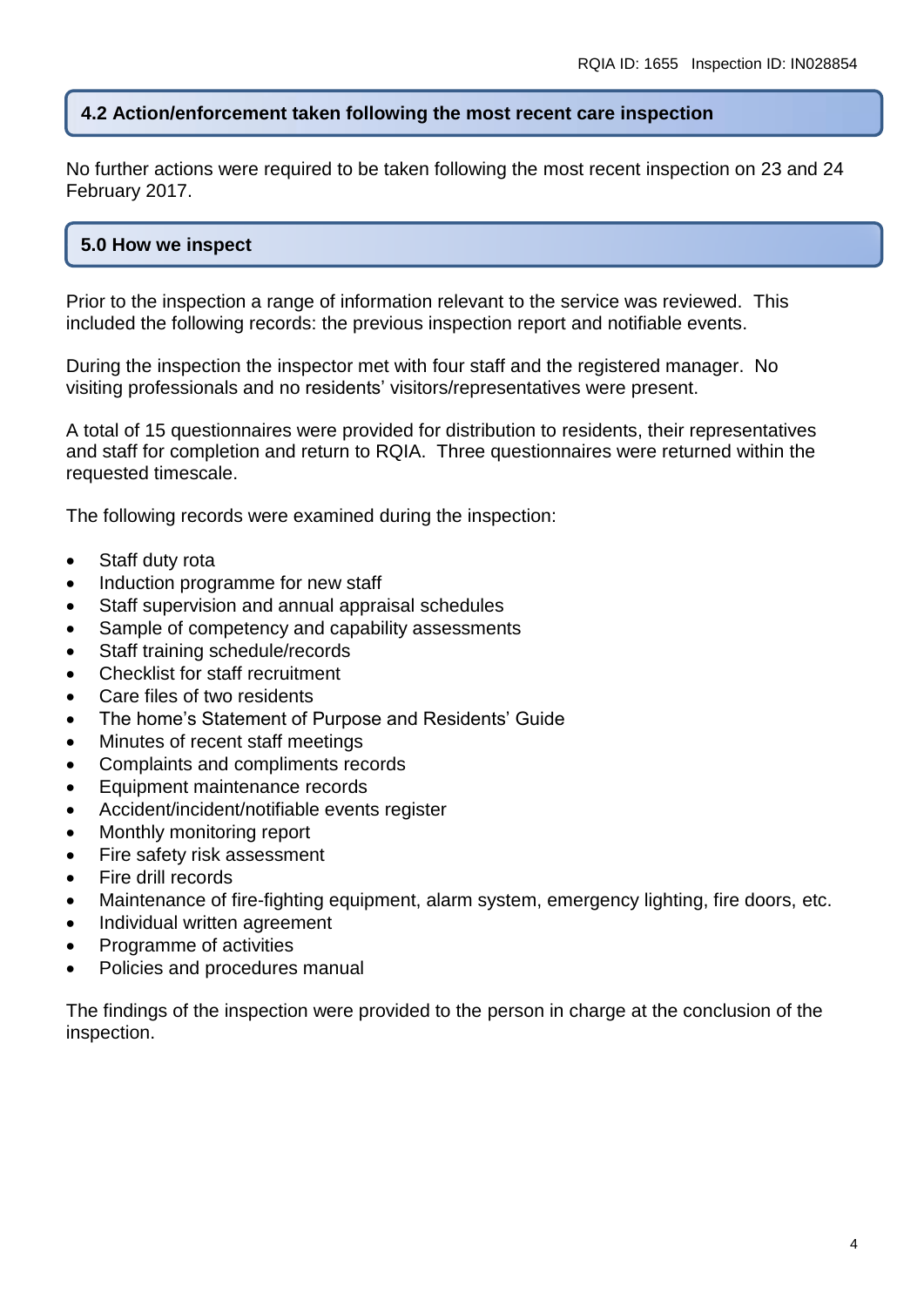## **6.0 The inspection**

#### **6.1 Review of areas for improvement from the most recent inspection dated 23 February 2017**

The most recent inspection of the home was an unannounced care inspection.

#### **6.2 Review of areas for improvement from the last care inspection dated 23 February 2017**

There were no areas for improvements made as a result of the last care inspection.

#### **6.3 Inspection findings**

#### **6.4 Is care safe?**

**Avoiding and preventing harm to patients and clients from the care, treatment and support that is intended to help them.**

The registered manager confirmed the staffing levels for the home and that these were subject to regular review to ensure the assessed needs of the residents were met. No concerns were raised regarding staffing levels during discussion with staff. A review of the duty roster confirmed that it accurately reflected the staff working within the home.

Review of completed induction records and discussion with the registered manager and staff evidenced that an induction programme was in place for all staff, relevant to their specific roles and responsibilities.

Discussion with staff and a review of a returned staff views questionnaire confirmed that mandatory training, supervision and appraisal of staff was regularly provided. A schedule for mandatory training, annual staff appraisals and staff supervision was maintained and was reviewed during the inspection*.* Staff advised that they received supervision at least quarterly. This represented good practice.

The registered manager and staff confirmed that competency and capability assessments were undertaken for any person who is given the responsibility of being in charge of the home for any period in the absence of the manager; records of competency and capability assessments were retained. Samples of completed staff competency and capability assessments were reviewed and found to be satisfactory. The registered manager advised that competency and capability assessments continued to be completed annually. This represented good practice.

A review of the recruitment and selection policy and procedure during previous care inspections confirmed that it complied with current legislation and best practice.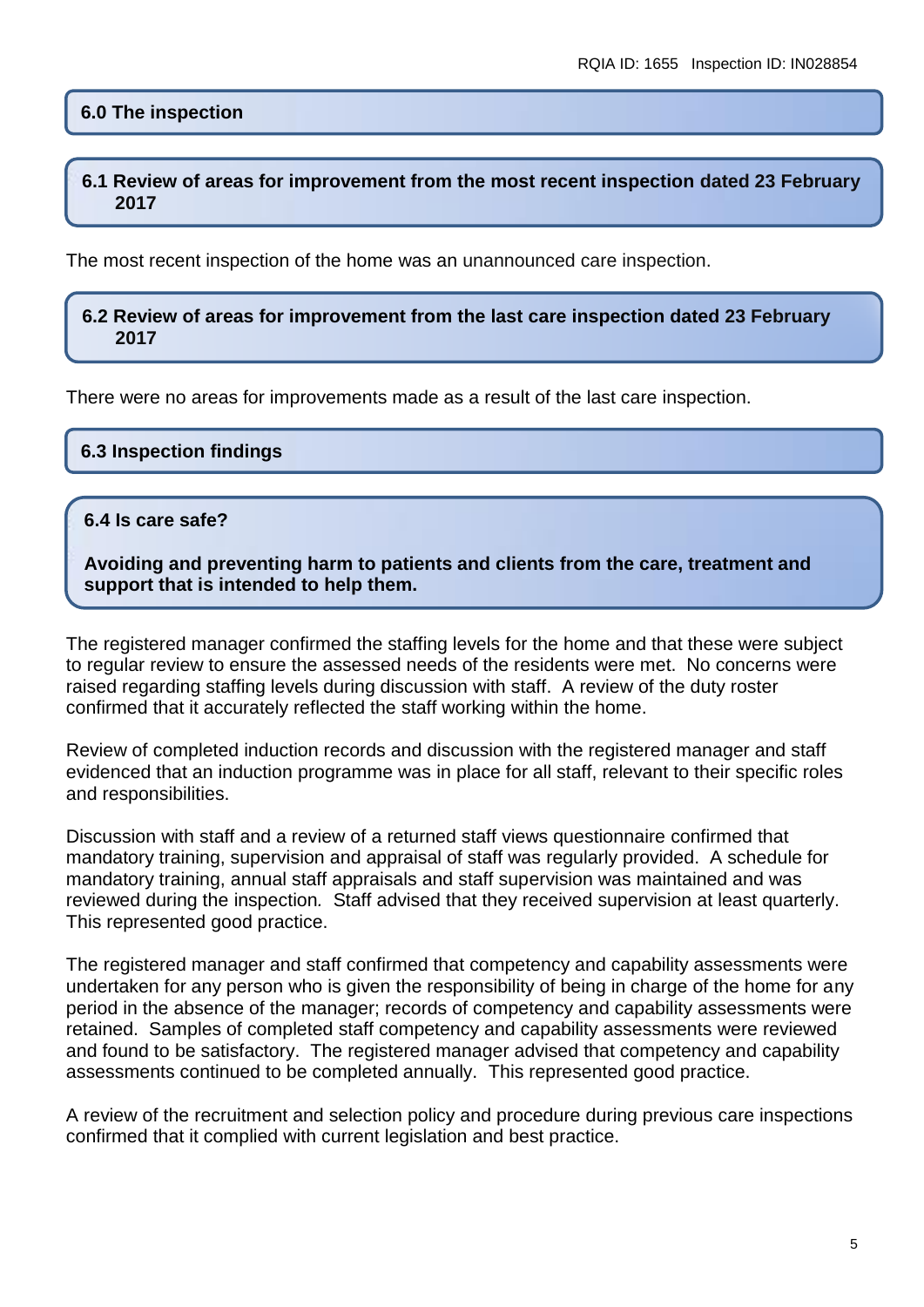Discussion with the registered manager confirmed that staff were recruited in line with Regulation 21 (1) (b), Schedule 2 of The Residential Care Homes Regulations (Northern Ireland) 2005 and that records were retained at the organisation's personnel department. The registered manager received written confirmation that all documentation, including enhanced AccessNI disclosures, was viewed by the organisation for all staff prior to the commencement of employment. The registered manager maintained a tracker for recruitment information which was reviewed during the inspection. In addition, the registered manager and staff advised that AccessNI disclosures were renewed every three years for all care staff. This practice was to be commended.

There were arrangements in place to monitor the registration status of staff with their professional body. The registered manager advised that copies of staff registration certificates were retained at the organisation's personnel department. Individual staff members and the organisation received reminders from professional bodies of the dates of renewal and/or payment of annual fees. Registration with professional bodies was discussed during team meetings and in staff supervision.

The adult safeguarding policy in place was reviewed during the last care inspection and was consistent with the current regional guidance. It included definitions of abuse, types of abuse and indicators, onward referral arrangements, contact information and documentation to be completed.

Discussion with staff confirmed that they were aware of the regional guidance (Adult Safeguarding Prevention and Protection in Partnership, July 2015) and a copy was available for staff within the home. Staff were knowledgeable and had a good understanding of adult safeguarding principles. They were also aware of their obligations in relation to raising concerns about poor practice and whistleblowing. A review of staff training records confirmed that mandatory adult *s*afeguarding training was provided for all staff.

Discussion with the registered manager advised that no adult safeguarding issues had arisen since the last care inspection. The registered manager remained aware that any suspected, alleged or actual incidents of abuse were to be fully and promptly referred to the relevant persons and agencies for investigation in accordance with procedures and legislation; written records were to be retained.

The registered manager confirmed there were risk management procedures in place relating to the safety of individual residents. Discussion with the registered manager identified that the home did not accommodate any individuals whose assessed needs could not be met. Review of care records identified that individual care needs assessments and risk assessments were obtained prior to admission.

A review of policy and procedure on restrictive practice/behaviours which challenge during previous care inspections confirmed that this was in keeping with DHSSPS Guidance on Restraint and Seclusion in Health and Personal Social Services (2005) and the Human Rights Act (1998*).* It also reflected current best practice guidance including Deprivation of Liberties Safeguards (DoLS).

The registered manager confirmed there were restrictive practices employed within the home, notably locked internal and external doors with keypad entry systems and a stair gate at the top of a flight of stairs*.* Discussion with the registered manager regarding such restrictions confirmed these were appropriately assessed, documented, minimised and reviewed with the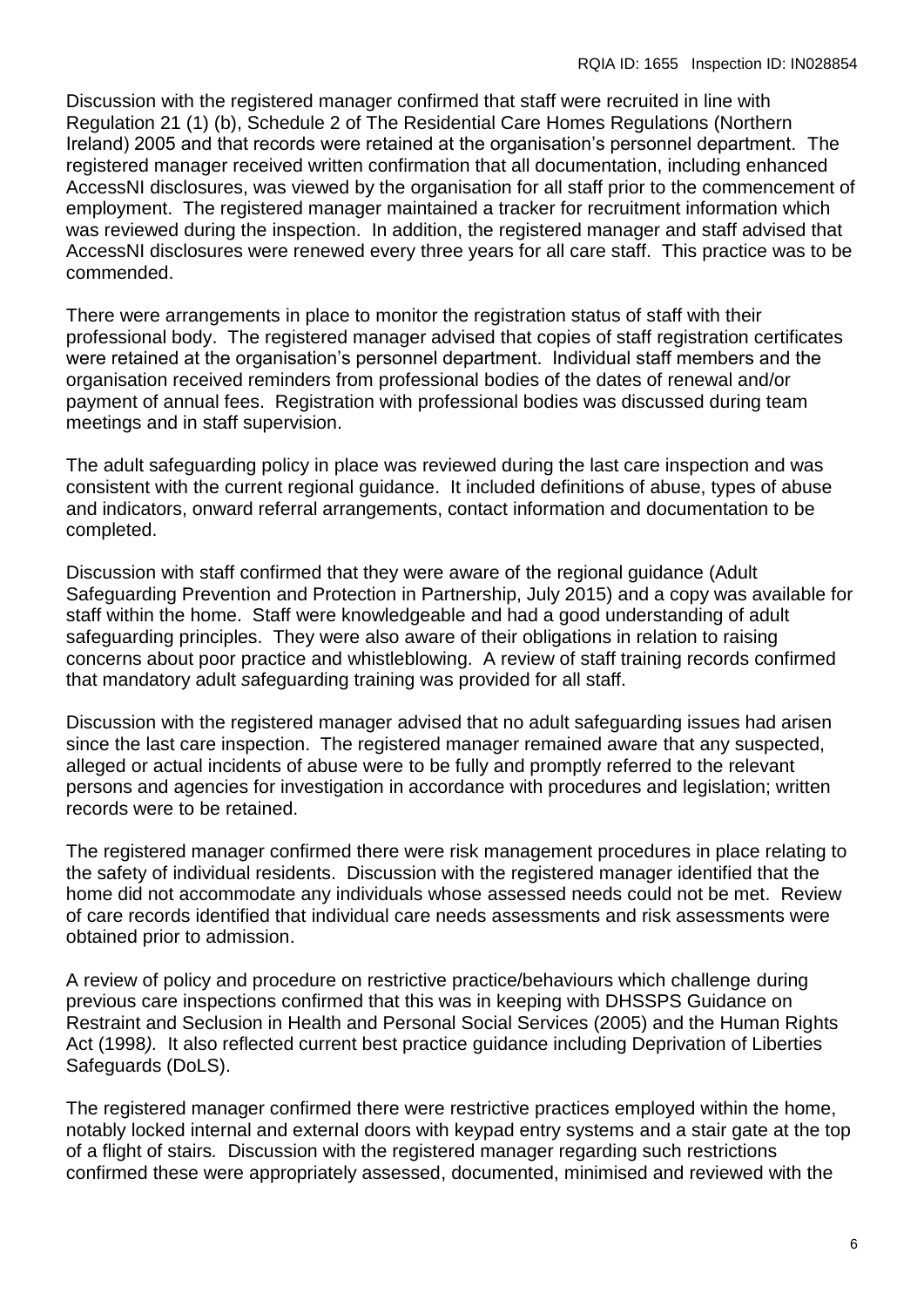involvement of the multi-professional team, as required. A review of the Statement of Purpose and the individual written agreement identified that restrictions were adequately described.

Inspection of care records confirmed there was a system of referral to the multi-professional team when required. Behaviour management plans were devised by specialist behaviour management teams from the trust or by the organisation's Behaviour Support Team. The behaviour support plans were noted to be regularly updated and reviewed as necessary. Discussion with the registered manager confirmed that if individual restraint was employed, the appropriate persons/bodies would be informed.

The registered manager confirmed there were risk management policy and procedures in place relating to the safety of the home*.* Discussion with the registered manager and review of the home's policy and procedures relating to safe and healthy working practices confirmed that these were appropriately maintained and reviewed regularly e.g. Control of Substances Hazardous to Health (COSHH), fire safety etc*.* The organisation also maintained a corporate risk register.

The registered manager confirmed that equipment and medical devices in use in the home were well maintained and regularly serviced. This was further evidenced through inspection of maintenance records of individual equipment and aids supplied.

Review of the infection prevention and control (IPC) policy and procedure during previous inspection confirmed that this this was in line with regional guidelines. Staff training records confirmed that all staff had received training in IPC in line with their roles and responsibilities. Discussion with staff established that they were knowledgeable and had understanding of IPC policies and procedures. Inspection of the premises confirmed that there were wash hand basins, adequate supplies of liquid soap, alcohol hand gels and disposable towels wherever care was delivered. Observation of staff practice identified that staff adhered to IPC procedures.

Good standards of hand hygiene were observed to be promoted within the home among residents, staff and visitors. Notices promoting good hand hygiene were displayed throughout the home in both written and pictorial formats.

The registered manager reported that there had been no outbreaks of infection within the last year. Any outbreak would be managed in accordance with home policy and procedures, reported to the Public Health Agency, the trust and RQIA with appropriate records retained.

A general inspection of the home was undertaken and the residents' bedrooms were found to contain personal items needed during the short break. The home was fresh- smelling, clean and appropriately heated. Inspection of the internal and external environment identified that the home and grounds were kept tidy, safe, suitable for and accessible to residents, staff and visitors. There were no obvious hazards to the health and safety of residents, visitors or staff.

The home had an up to date fire risk assessment in place dated 24 May 2017 and all recommendations were noted to be appropriately addressed.

A review of staff training records confirmed that staff completed fire safety training twice annually. Fire drills were completed three to four times each month; the last fire drill took place on 6 August 2017. Records were retained of staff who participated and any learning outcomes. A review of fire safety records identified that fire alarm systems and means of escape were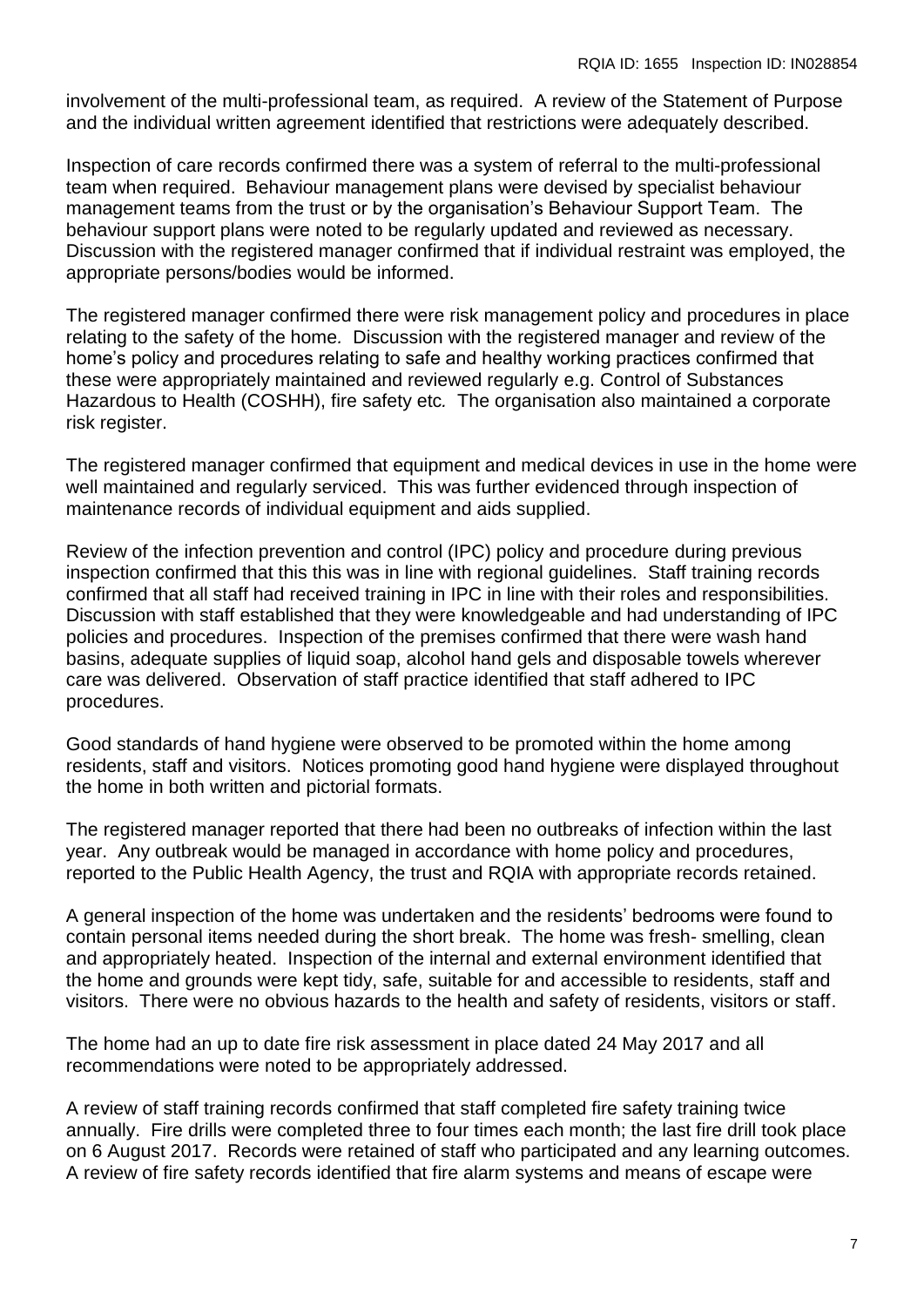checked weekly. Fire-fighting equipment and emergency lighting were checked monthly. All equipment and systems were regularly maintained. Individual residents had a completed Personal Emergency Evacuation Plan (PEEPs) in place.

Three completed questionnaires were returned to RQIA from residents' representatives and staff. Respondents described their level of satisfaction with this aspect of care as very satisfied.

Comments received from a resident's representative were as follows:

 "(My relative) has been a client for the best part of 15 year there have never been any issues of safety during the whole time, whoever the staff."

#### **Areas of good practice**

There were examples of good practice found throughout the inspection in relation to staff recruitment, induction, training, supervision and appraisal, adult safeguarding, infection prevention and control, risk management and the home's environment.

#### **Areas for improvement**

No areas for improvement were identified during the inspection.

|                                       | <b>Regulations</b> | <b>Standards</b> |
|---------------------------------------|--------------------|------------------|
| Total number of areas for improvement |                    |                  |

## **6.5 Is care effective?**

**The right care, at the right time in the right place with the best outcome**

Discussion with the registered manager established that staff in the home responded appropriately to and met the assessed needs of the residents.

A review of the care records of two residents confirmed that these were maintained in line with the legislation and standards. They included an up to date assessment of needs, life history, risk assessments, care plans and a daily statement of health and well-being of the person supported when using the short break service. Care needs assessment and risk assessments (e.g. communication, positive behaviour management, where appropriate) were reviewed and updated on a regular basis or as changes occurred. A restrictive practice assessment, which integrated Human Rights considerations, was also completed for each person who was supported by the short break service. This represented good practice.

The care records also reflected the multi-professional input into the residents' health and social care needs and were found to be updated regularly to reflect the changing needs of the individual residents. Residents and/or their representatives were encouraged and enabled to be involved in the assessment, care planning and review process, where appropriate. Care records reviewed were observed to be signed by the resident and/or their representative. Discussion with staff confirmed that they were familiar with person centred care and that a person centred approach underpinned practice.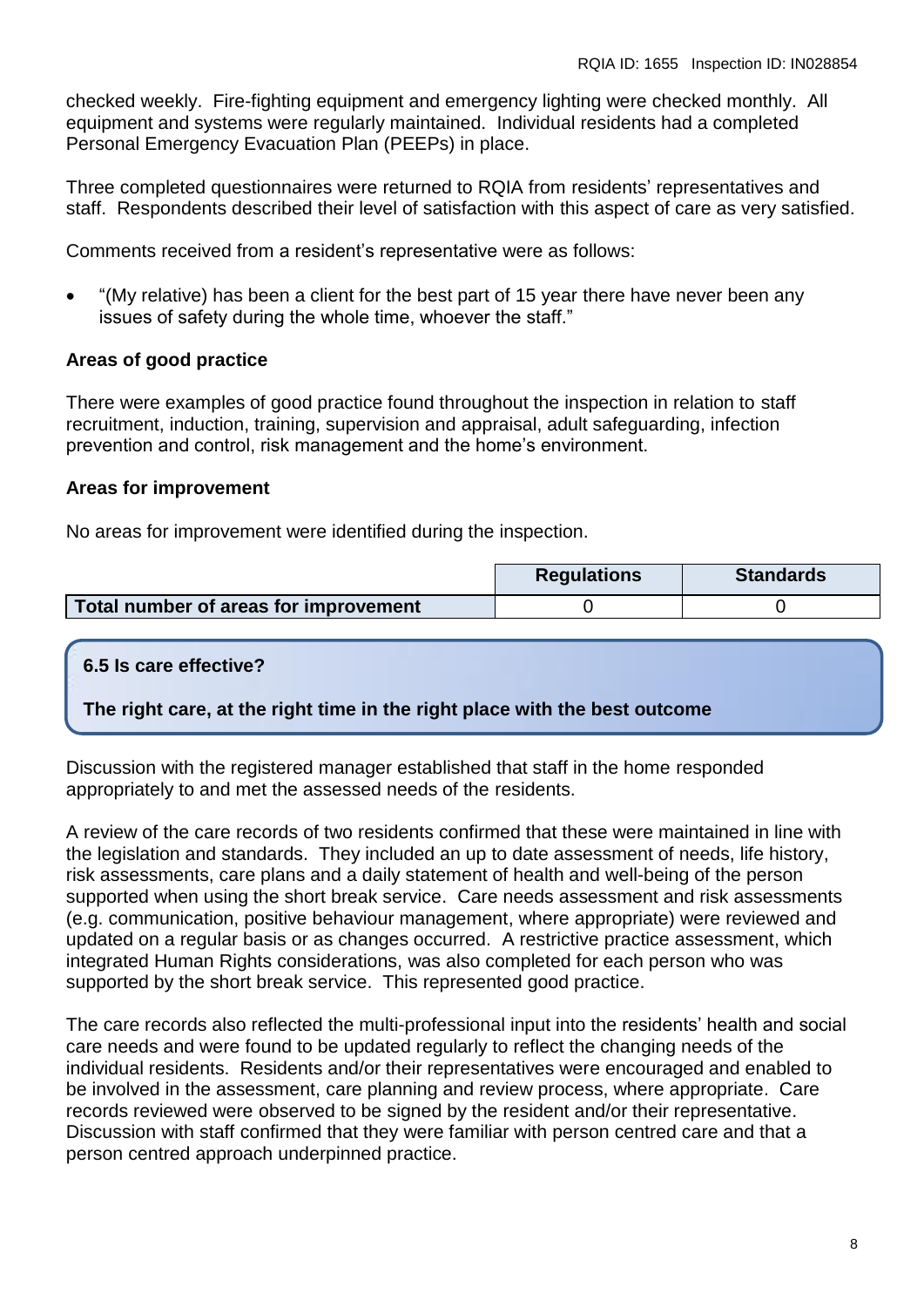An individual agreement setting out the terms of residency was in place and appropriately signed. Records were stored safely and securely in line with data protection. Residents or their representatives had signed confidentiality agreements in relation to access to records.

The registered manager confirmed that there were arrangements in place to monitor, audit and review the effectiveness and quality of care delivered to residents at appropriate intervals. Audits of accidents and incidents, complaints and the home's environment were available for inspection and evidenced that any actions identified for improvement were incorporated into practice. Further evidence of audit was contained within the monthly monitoring visits reports. The registered manager advised that an annual internal audit was undertaken by the organisation's Health and Safety Risk Officer for all aspects of safety of the service.

The registered manager confirmed that systems were in place to ensure effective communication with residents, their representatives and other key stakeholders. These included pre-admission information, multi-professional team reviews, staff meetings and staff shift handovers. Staff team meetings were held monthly to ensure that all staff were made aware of any changes in the care needs of the people supported by the short break service.

Staff advised that families of people supported by the short break service were contacted both before and after the respite period. This helped to ensure that the most up to date information was exchanged. A two way communication diary was also used to promote good liaison between the short break service and day care centres. The registered manager and staff confirmed that management operated an open door policy in regard to communication within the home. Observation of practice evidenced that staff were able to communicate effectively with residents.

A review of care records confirmed that referral to other healthcare professionals was timely and responsive to the needs of the residents. The registered manager confirmed that arrangements were in place, in line with the legislation, to support and advocate for residents, although this would be arranged by trust staff, if required.

Three completed questionnaires were returned to RQIA from residents' representatives and staff. Respondents described their level of satisfaction with this aspect of care as very satisfied.

Comments received from a resident's representative were as follows:

 "The care is good. Staff are interactive with me and the medical services to ensure (my relative) receives the correct care."

## **Areas of good practice**

There were examples of good practice found throughout the inspection in relation to care records, audits and reviews, communication between residents, staff and other key stakeholders.

## **Areas for improvement**

No areas for improvement were identified during the inspection.

|                                       | <b>Regulations</b> | <b>Standards</b> |
|---------------------------------------|--------------------|------------------|
| Total number of areas for improvement |                    |                  |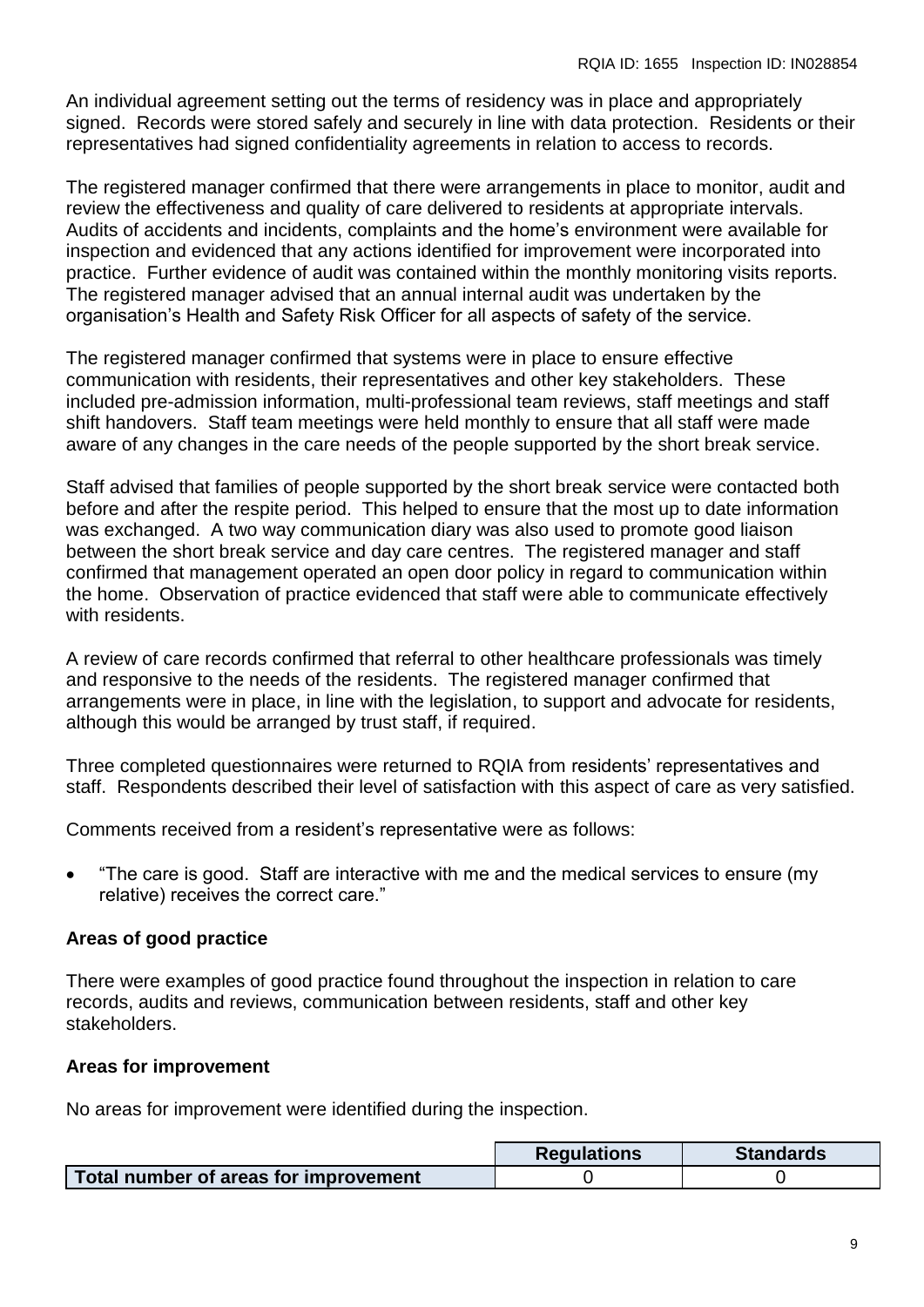#### **6.6 Is care compassionate?**

#### **Patients and clients are treated with dignity and respect and should be fully involved in decisions affecting their treatment, care and support.**

The registered manager confirmed that staff in the home promoted a culture and ethos that supported the values of dignity and respect, independence, rights, equality and diversity, choice and consent of residents.

A range of policies and procedures was in place which supported the delivery of compassionate care. Discussion with staff confirmed that residents' spiritual and cultural needs could be met within the home. Discussion with staff and a review of care records confirmed that action was taken to manage any pain and discomfort in a timely and appropriate manner.

The registered manager and staff confirmed that consent was sought in relation to care and treatment. Staff confirmed their awareness of promoting residents' rights, independence and dignity; staff were able to describe how residents' confidentiality was protected.

The registered manager and staff confirmed that residents were listened to, valued and communicated with in an appropriate manner and that residents' needs were recognised and responded to in a prompt and courteous manner.

There were systems in place to ensure that the views and opinions of residents, and or their representatives, were sought and taken into account in all matters affecting them. Residents were consulted with, at least annually, about the quality of care and environment. The findings from the consultation were collated into a summary report which was made available for residents and other interested parties to read.

Discussion with staff and review of care records confirmed that people supported by the short break service were enabled and supported to engage and participate in meaningful activities.

Three completed questionnaires were returned to RQIA from residents' representatives and staff. Respondents described their level of satisfaction with this aspect of care as very satisfied.

Comments received from a resident's representative were as follows:

 "(My relative) is a very difficult client and staff have supported us during the trying period up to and including (my spouse's) slow decline."

#### **Areas of good practice**

There were examples of good practice found throughout the inspection in relation to the culture and ethos of the home, listening to and valuing residents and taking account of the views of residents.

#### **Areas for improvement**

No areas for improvement were identified during the inspection.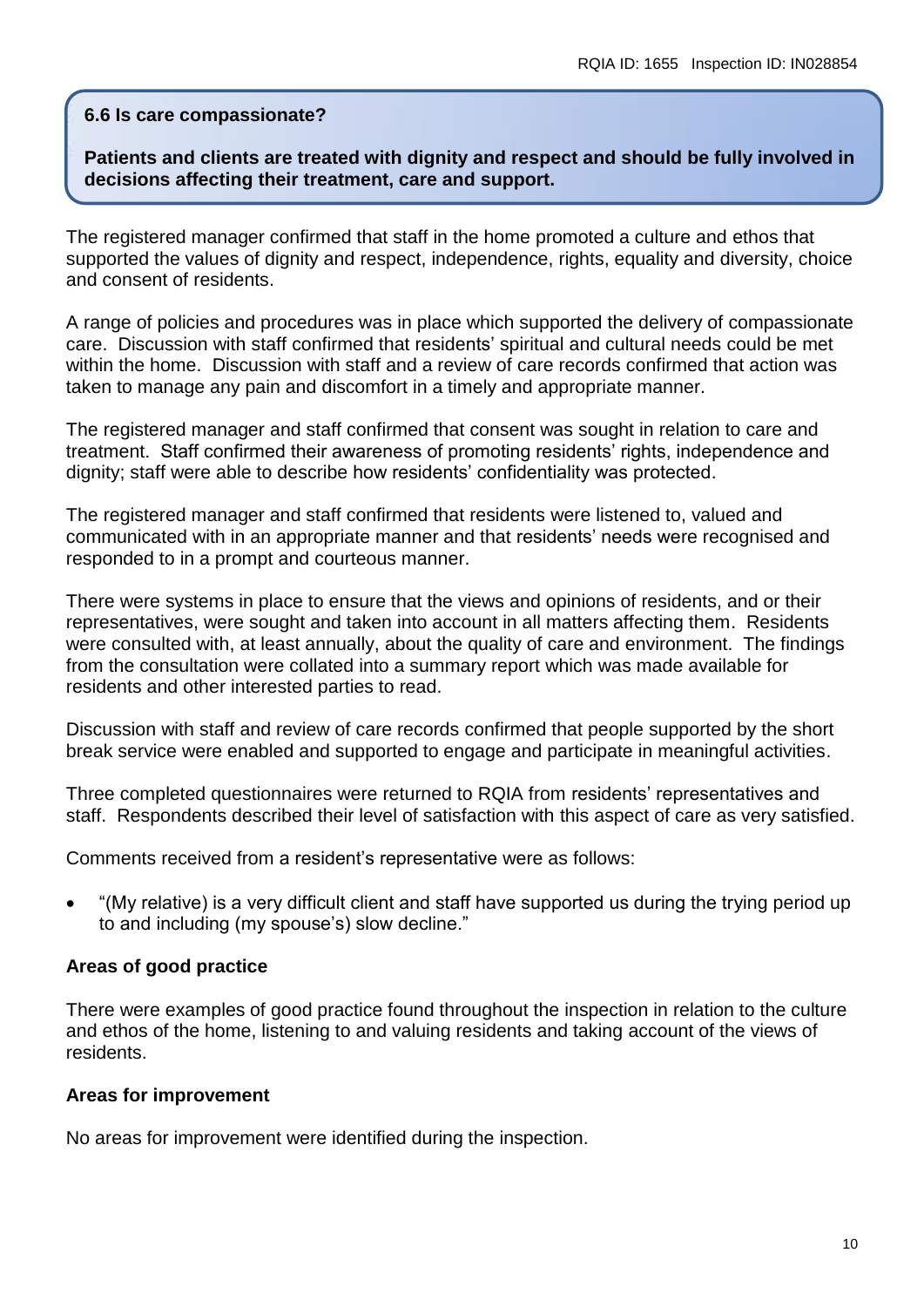|                                       | <b>Requlations</b> | <b>Standards</b> |
|---------------------------------------|--------------------|------------------|
| Total number of areas for improvement |                    |                  |

#### **6.7 Is the service well led?**

**Effective leadership, management and governance which creates a culture focused on the needs and experience of service users in order to deliver safe, effective and compassionate care**

The registered manager outlined the management arrangements and governance systems in place within the home. These were found to be in line with good practice. The needs of residents were met in accordance with the home's Statement of Purpose and the categories of care for which the home was registered with RQIA.

A range of policies and procedures was in place to guide and inform staff. Policies were centrally indexed and retained in a manner which was easily accessible by staff. Policies and procedures were systematically reviewed every three years or more frequently as changes occurred.

There was a complaints policy and procedure in place which was in accordance with the legislation and Department of Health (DoH) guidance on complaints handling. Residents and/or their representatives were made aware of how to make a complaint by way of the Residents Information Handbook and in the individual written agreement. Discussion with staff confirmed that they had received training on complaints management and were knowledgeable about how to receive and deal with complaints.

Discussion with the registered manager established that no complaints were received since the last care inspection. A review of the complaints management system confirmed that arrangements were in place to effectively manage complaints from residents, their representatives or any other interested party. Records of complaints included details of any investigation undertaken, all communication with complainants, the outcome of the complaint and the complainant's level of satisfaction. Arrangements were in place to share information about complaints and compliments with staff. An audit of complaints would be used, if necessary, to identify trends and to enhance service provision.

There was an accident/incident/notifiable events policy and procedure in place which included reporting arrangements to RQIA. A review of accidents/incidents/notifiable events confirmed that these were effectively documented and reported to RQIA and other relevant organisations in accordance with the legislation and procedures. A regular audit of accidents and incidents was undertaken and was reviewed as part of the inspection process. Learning from accidents and incidents was disseminated to all relevant parties and action plans developed to improve practice.

There were quality assurance systems in place to drive continuous quality improvement which included regular audits and satisfaction surveys. There was a system to ensure medical device alerts, safety bulletins, serious adverse incident alerts and staffing alerts were appropriately reviewed and actioned.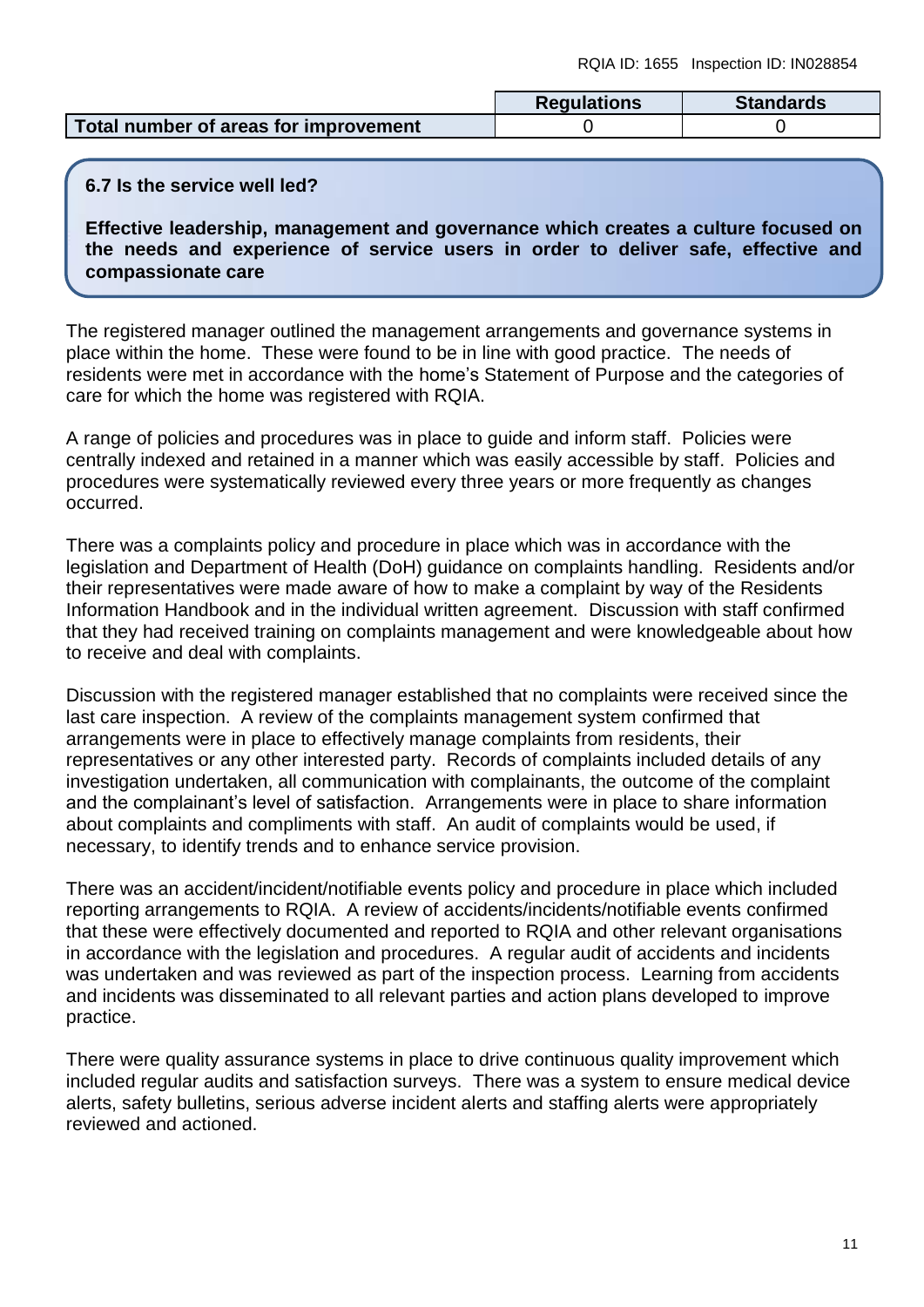Staff were provided with mandatory training and additional training opportunities relevant to any specific needs of the residents for example, Positive Behaviour Support, Human Rights and restrictive practice.

A monthly monitoring visit was undertaken as required under Regulation 29 of The Residential Care Homes Regulations (Northern Ireland) 2005; a report was produced and made available for residents, their representatives, staff, trust representatives and RQIA to read.

There was a clear organisational structure and all staff were aware of their roles, responsibility and accountability. This was outlined in the home's Statement of Purpose and Residents Guide. The registered manager confirmed that the registered provider was kept informed regarding the day to day running of the home.

The registered manager confirmed that the management and control of operations within the home was in accordance with the regulatory framework. Inspection of the premises confirmed that the RQIA certificate of registration and employers' liability insurance certificate were displayed.

Review of governance arrangements within the home and the evidence provided within the returned QIP confirmed that the registered provider responded to regulatory matters in a timely manner.

Review of records and discussion with the registered manager and staff confirmed that any adult safeguarding issues were managed appropriately and that reflective learning had taken place. The registered manager confirmed that there were effective working relationships with internal and external stakeholders.

The home had a whistleblowing policy and procedure in place and discussion with staff established that they were knowledgeable regarding this. The registered manager confirmed that staff could also access line management to raise concerns and that management would offer support to staff.

Discussion with staff confirmed that there were good working relationships within the home and that management were responsive to suggestions and/or concerns raised.

The registered manager confirmed that there were arrangements in place for managing identified lack of competency and poor performance for all staff.

Three completed questionnaires were returned to RQIA from residents' representatives and staff. Respondents described their level of satisfaction with this aspect of care as very satisfied.

Comments received from a resident's representative were as follows:

 "The management should be complimented for their choice of personnel as their selection of staff is second to none."

#### **Areas of good practice**

There were examples of good practice found throughout the inspection in relation to governance arrangements, management of complaints and incidents, quality improvement and maintaining good working relationships.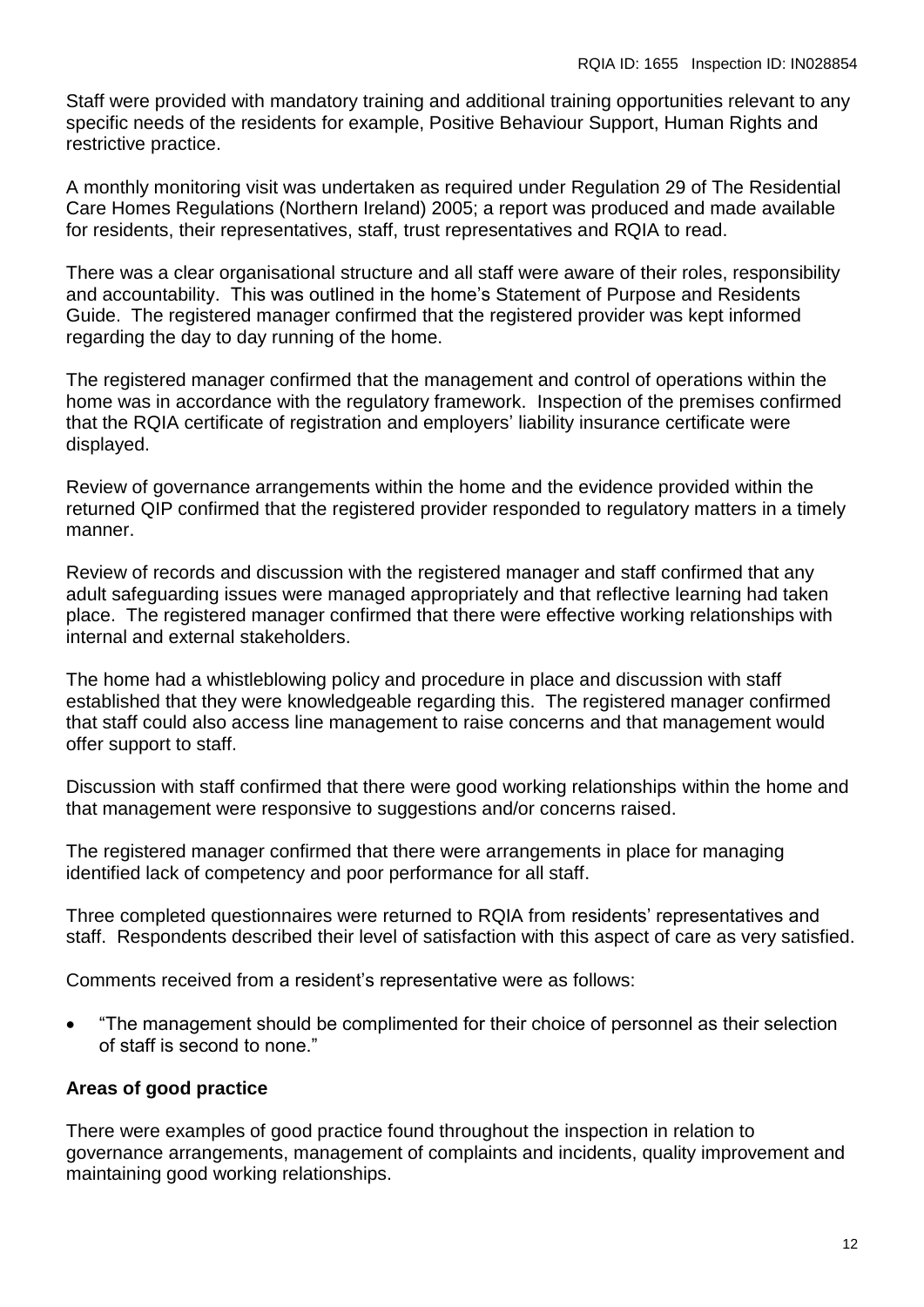## **Areas for improvement**

No areas for improvement were identified during the inspection.

|                                       | <b>Regulations</b> | <b>Standards</b> |
|---------------------------------------|--------------------|------------------|
| Total number of areas for improvement |                    |                  |
|                                       |                    |                  |
|                                       |                    |                  |

## **7.0 Quality improvement plan**

There were no areas for improvement identified during this inspection, and a QIP is not required or included, as part of this inspection report.

RQIA will phase out the issue of draft reports via paperlite in the near future. Registered providers should ensure that their services are opted in for the receipt of reports via Web Portal. If you require further information, please visit [www.rqia.org.uk/webportal](http://www.rqia.org.uk/webportal) or contact the web portal team in RQIA on 028 9051 7500.